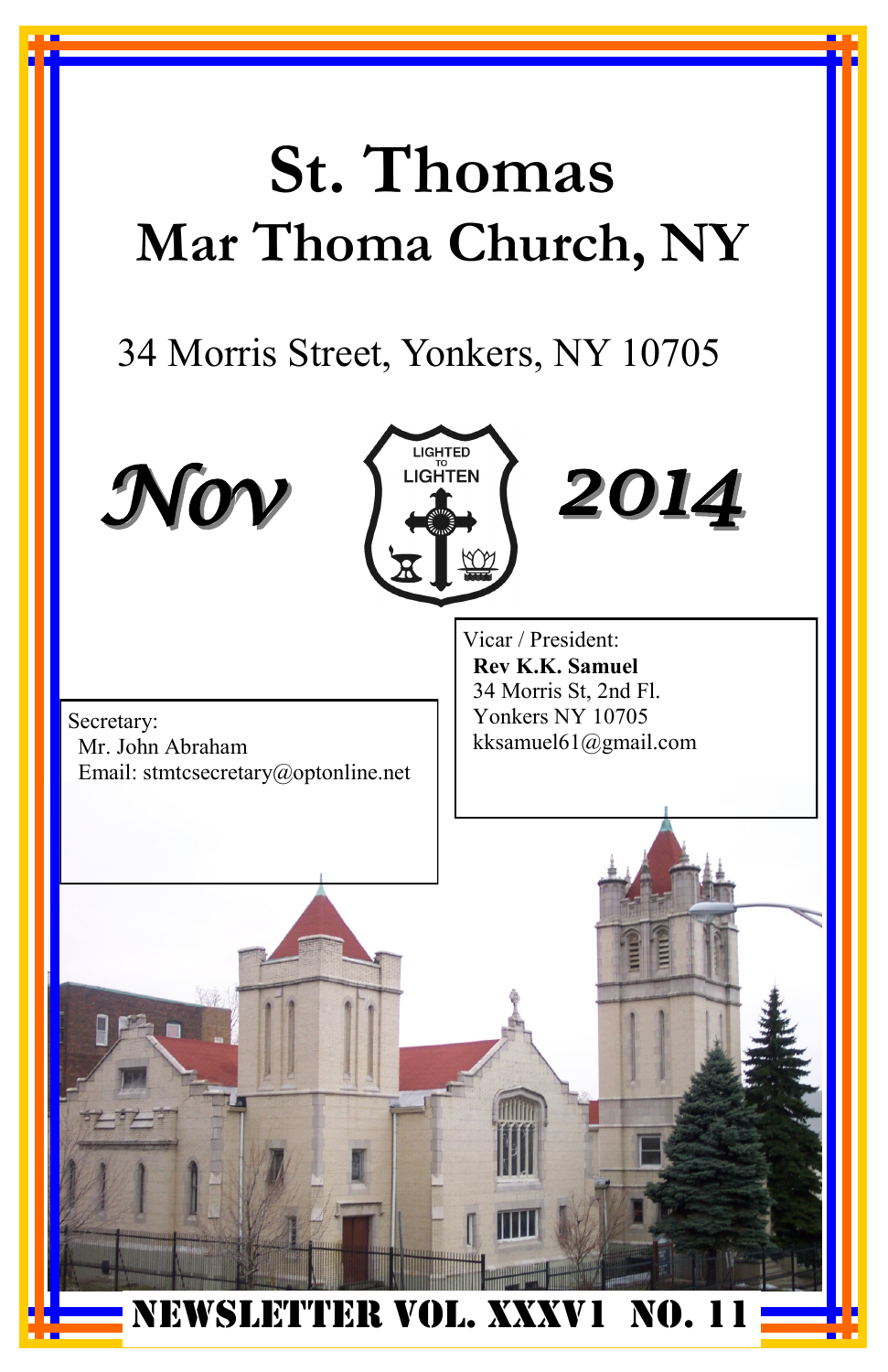#### *Worship Service Schedule*

| Date            | <b>Time</b>                     | Worship                                                                             |
|-----------------|---------------------------------|-------------------------------------------------------------------------------------|
| Sun, Nov $2nd$  | $9:30$ am<br>$10:30$ am         | Praise & Worship (Malayalam) Bible Study<br>Holy Communion Service, English         |
| Sun, Nov $9th$  | $9:30 \text{ am}$<br>$10:30$ am | Praise & Worship (Malayalam) Intercessory Prayer<br>Holy Communion Service, English |
| Sun, Nov $16th$ | $9:30 \text{ am}$<br>$10:30$ am | Praise & Worship (Malayalam) Bible Study<br>Holy Communion Service, Malayalam       |
| Sun, Nov $23th$ | $9:30 \text{ am}$<br>$10:30$ am | Praise & Worship (Malayalam) Bible Study<br>Holy Communion Service, Malayalam       |
| Thu, Nov $27th$ | $10:00$ am                      | Holy Communion Service English<br><b>Thanks Giving: Family offertory</b>            |
| Sun, Nov $30th$ | $9:30$ am<br>$10:30$ am         | Praise & Worship (Malayalam) Bible Study<br>Divine Service, English                 |

#### *Lectionary*

| LCCLWIWI M                |                 |                    |                    |                  |  |
|---------------------------|-----------------|--------------------|--------------------|------------------|--|
| Date                      | 1st Lesson      | 2nd Lesson         | <b>Epistle</b>     | Gospel           |  |
| Sun, Nov $2nd$            | $Prov.23:15-26$ | Heb.12:1-13        | 1 John. $2:7-17$   | $St.John.6:1-14$ |  |
| Sun, Nov $9th$            | Micah. $6:1-8$  | 2 Cor.4:7-15       | 1 Cor.12:12-20     | St.Luke.10:1-9   |  |
| Sun, Nov $16^{th}$        | 1Chro.24.1-19   | $Heb.5:1-10$       | $2$ Cor. $2:12-17$ | St.Luke.1:5-23   |  |
| Sun, Nov $23^{\text{rd}}$ | Zech.2:10-13    | $1$ John. $3:1-16$ | Eph.1:3-10         | St.Luke.1:26-38  |  |
| Sun, Nov $30th$           | Gen. 18:1-16    | 1 Pet.1:8-12       | $2$ Cor.1:3-11     | St.Luke.1:39-45  |  |

#### *Important Days In Sabha/Diocesan Calendar*

| <b>Date</b>   | <b>Importance of the Day</b>                                                                                     |
|---------------|------------------------------------------------------------------------------------------------------------------|
| Nov. 1st Sat  | <b>All Saints Day</b>                                                                                            |
| Nov 2nd Sun   | Kudosh Eetho : Sanctification of the Church                                                                      |
|               | (Beginning of the Liturgical Year) World Sunday School Day- Initiation of<br>Children to the Faith and Practices |
| Nov 9th, Sun  | Hudos Eetho : Renewal of the Church-<br>Festival of Unity of the Communion of Churches in India (CCI)            |
| Nov 16th, Sun | Annunciation to Zechariah                                                                                        |
| Nov 23rd, Sun | Annunciation to Virgin Mary                                                                                      |
| Nov 29th, Sat | Church of North India Day                                                                                        |
| Nov 30th, Sat | Sunday Visitation of Virgin Mary to Elizabeth. St. Andrews<br>the Apostle Day                                    |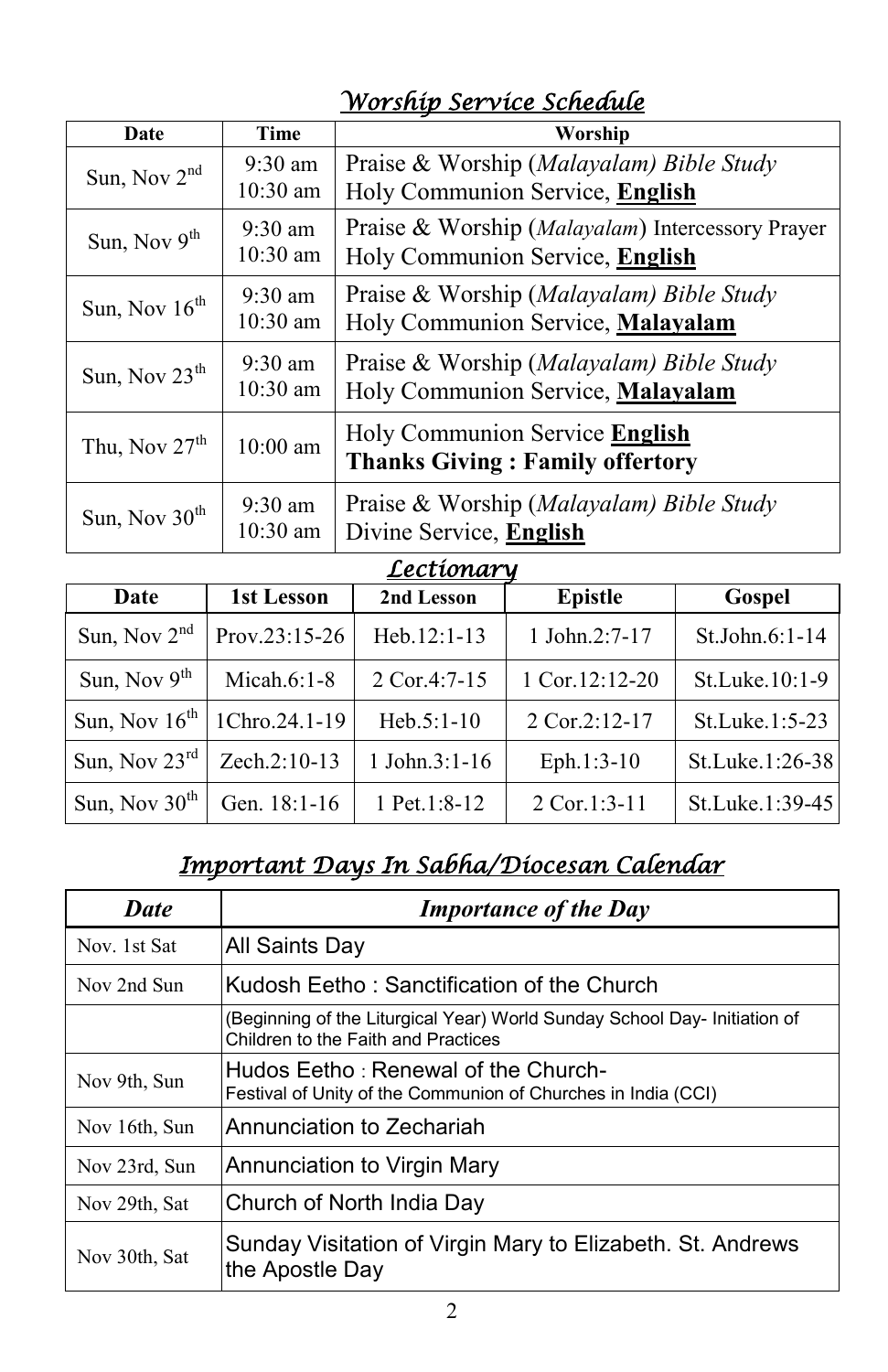# Achens Corner

#### Dearly Beloved in Christ

In this issue, I would like to share with you about "becoming a responsible marital partner. A healthy family is one where there is mutual care and support for each others continuing growth. It highlights the responsibility in mutual caring, relationship with God, participation in church life and stewardship in mission

and parenting. A responsible partner considers family as shared responsibility. Both the husband and the wife share responsibility in creating a healthy partnership. The wellbeing and enrichment of the other is the primary responsibility of every partner. While each person has to meet basic needs, the quest is rather what I can get to satisfy myself from this relationship. The resolution of conflicts become possible only when both the partners acknowledge their responsibility in making the conflict. A responsible partner understands and accepts the other.

In the Christian understanding, partner is the choice and gift of God. An un conditional acceptance of strength as well as the limitations of the partner is essential to see the worth of the gift and enter in to a mutually enriching relationship.

A responsible partner is sensitive to the needs of the partner. Mutual need satisfaction is an essential factor for the strong and lasting relationship between the spouses. Conflicts arises when the needs are not satisfactorily met. Responsibility in relationship thus includes sensitivity to the need of the partner. The physiological needs. The need for food shelter, protection, sex etc. which are essential for survival.

The emotional needs: The need to love and to be loved, care and to be cared, feeling of being valued and admired, to be happy and content.

The psychological needs: the need to achieve, be autonomous, creative, attended and need for recognition, appreciation etc.

The social needs: The need for fellowship and sharing.

A responsible partner trusts and committed to the partner. Trusting the partner and being faithful are important requisites for a healthy marital relationship. Trust is the ability to believe in the worth of another person. Trust gives a sense of security in the relationship. It is developed through mutual interaction. When trust is lost there would be negative and wrong conclusions about the partner.

This will hinder the growth of intimacy.

Yours in His Service Rev. K. K Samuel

### Annual Corporate General Body Meting November 23rd

After Service

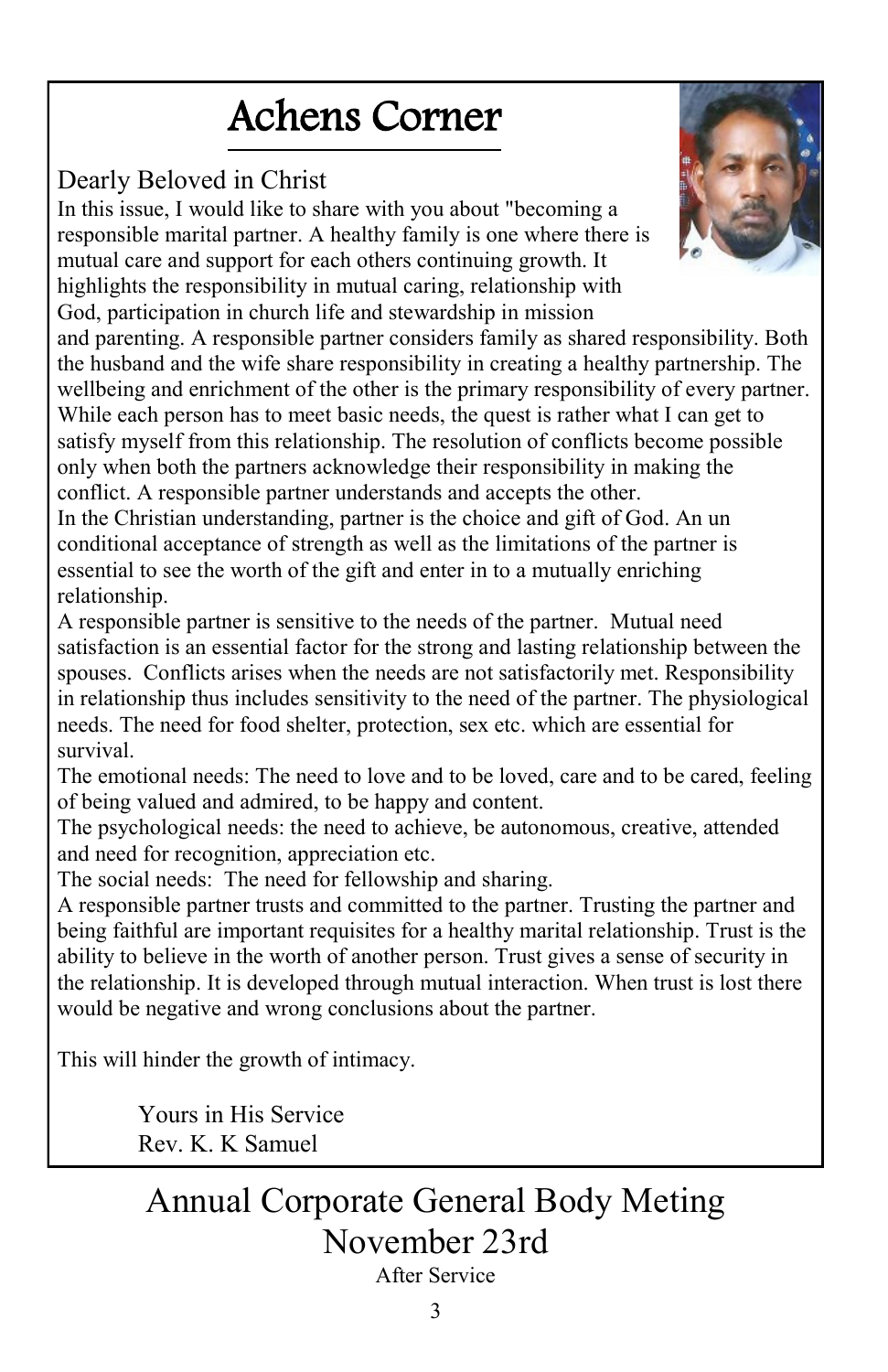# Youth Chaplain's Corner

#### **Why do I hate alcohol?**

The immediate response that I am going to receive is 'hey you are a priest so you have to do that". It is not only that I am an ordained minister that I hate alcohol but I am convinced and confident that a Christian should abstain completely from alcohol. Now I am ministering among the youth in New York and the frequent question that I receive is, is bible against alcohol? Is it sin to drink alcohol? I am also aware of the fact that among the Mar Thomites, my own people, there is a gradual increase in the consumption of alcohol as a part of social gathering.

Some people rank alcoholism as our second greatest health problem in America (others say 3rd or 4th). There are about 10 million alcoholics and 20 million persons who consume an immoderate amount of alcohol. About 70% use alcohol as a beverage. As a result, alcohol contributes to 205,000 deaths each year. Life expectancy of the alcoholic is reduced by at least a decade. One-half of all traffic fatalities are the direct result of the abuse of alcohol. It is directly connected to one-half of the homicides and one-third of the suicides. It costs business alone 19 billion dollars a year. And now one out of every twelve marriages comes apart over drinking.

I hear people say, they drink occasionally, and some others say they drink only as a part of social gathering, some consume alcohol everyday with a moderate quantity, and some others are struggling how to control the addiction of alcohol. Sure, there are those out there who can drink socially and in moderation. But every addicted person started drinking by looking at it in that perspective but gradually got addicted to it. Alcohol, even in moderation, takes away money and time that could be better spent elsewhere. Alcohol is a waste of time, money and positive energy and nothing you gain out of it.

I read a person explaining from his own life these consequences of drinking alcohol; "Alcohol gives people the liquid courage to be cruel, to be bullies, to be violent and to humiliate the people they claim to love. Alcohol makes you look like a fool. Alcohol destroys families, weddings, reunions, holidays, birthdays, funerals, graduations, concerts, parties, and untold numbers of public events. Alcohol encourages criminality and causes suicides. Alcohol destroys businesses, ruins livelihoods, causes homelessness, devastates relationships and undermines trust'. I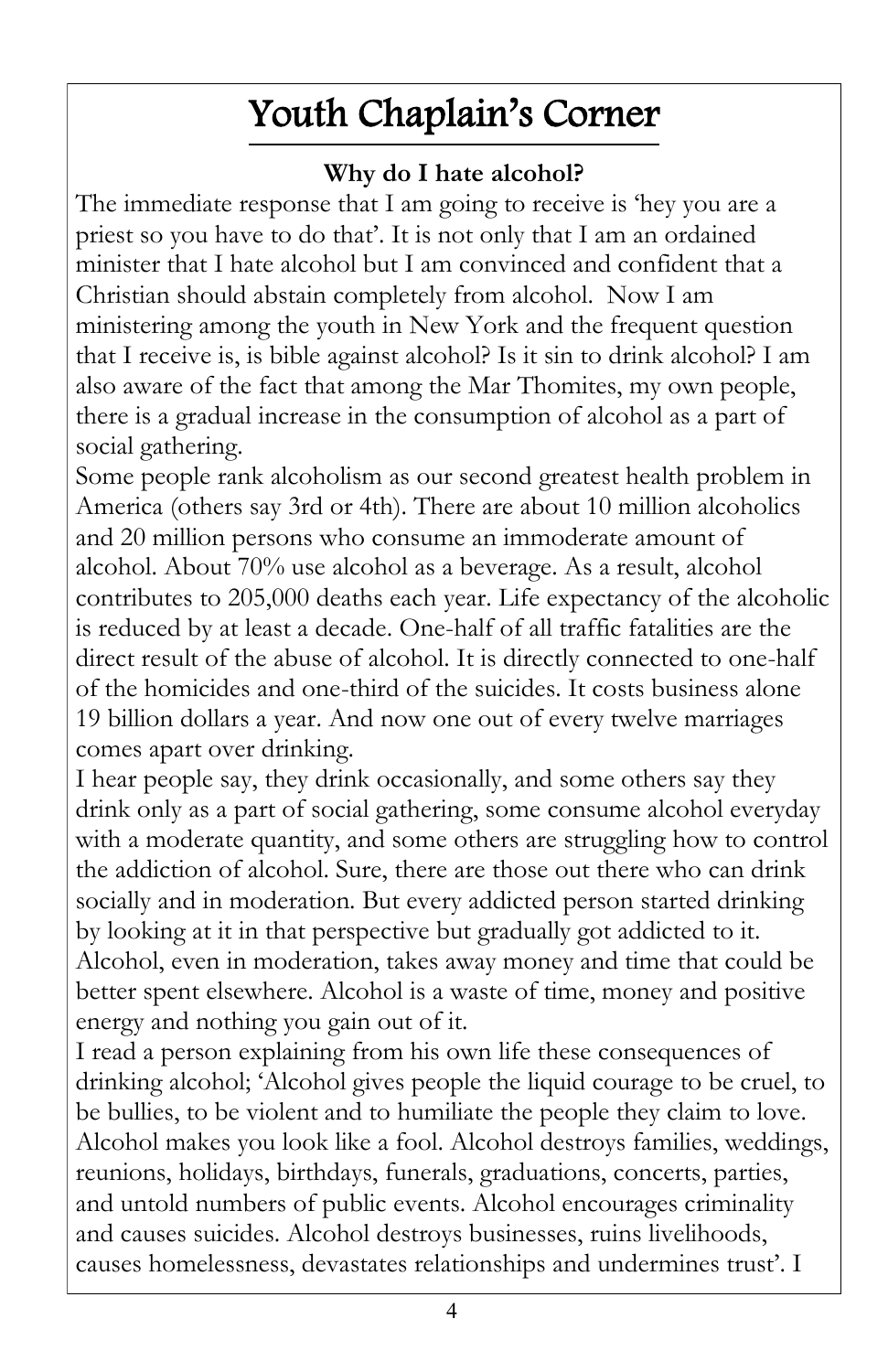believe this is completely true, nothing we gain but looses many things. I remember Thomas, who was one of our AA members and went back to his addiction after few months when I was a missionary in Wayanad. I took him twice back to our De addiction centre but finally I saw him hanged himself on a public bus shelter, leaving behind a lot of debts, a sick wife and two children. I can narrate many other pathetic stories like this that I saw as a result of alcohol. After coming to New York and working with the youth I saw many devastated lives, relationships and families due to the consumption of alcohol.

Some people has strong will power and self control but not many others have the same qualities so I believe in what Paul said " *Therefore, if what I eat causes my brother or sister to fall into sin, I will never eat meat again, so that I will not cause them to fall*" (I Cor 8:13). If I am a stumbling block to my weak brothers and sisters then I am distorting the body of Christ. I saw many of our brothers and sisters drink only when alcohol is served in our parties. Are we making others to fall into sin by providing it? make a humble request to all those who drink, occasionally or regularly, to abstain from it because we are not gaining anything out of it but looses many things, money, time, thinking capacity, health, family relations so on and so forth. In 1 Cor. 6. 19 Paul is reminding us "Do you not know that your bodies are temples of the Holy Spirit, who is in you, whom you have received from God? You are not your own". Our body is created in the image of God and with a purpose and whatever destroys that image needs to be avoided. Then we will be able to witness him as a living sacrifice.

V. M. Mathew achen Youth chaplain

| 13 Item Collection—Offertory<br>November 9 <sup>th</sup><br>Please participate prayerfully in this important offertory |                                |                                    |  |  |
|------------------------------------------------------------------------------------------------------------------------|--------------------------------|------------------------------------|--|--|
|                                                                                                                        | Outside Kerala Mission         | 8 Mission Sunday                   |  |  |
|                                                                                                                        | <b>Medical Mission</b>         | 9 Education Sunday                 |  |  |
|                                                                                                                        | Theological Seminary (Hosanna) | 10 M.T. Voluntary Evangelist Asso- |  |  |
|                                                                                                                        | Metropolitan Fund              | ciation                            |  |  |
|                                                                                                                        | Sacred Music Sunday            | 11 Youth Sunday                    |  |  |
| 6                                                                                                                      | Clergy Medical Aid Fund        | 12 Sunday School Samaajam          |  |  |
|                                                                                                                        | Tithe Offering                 | 13 Bible Society                   |  |  |
|                                                                                                                        |                                |                                    |  |  |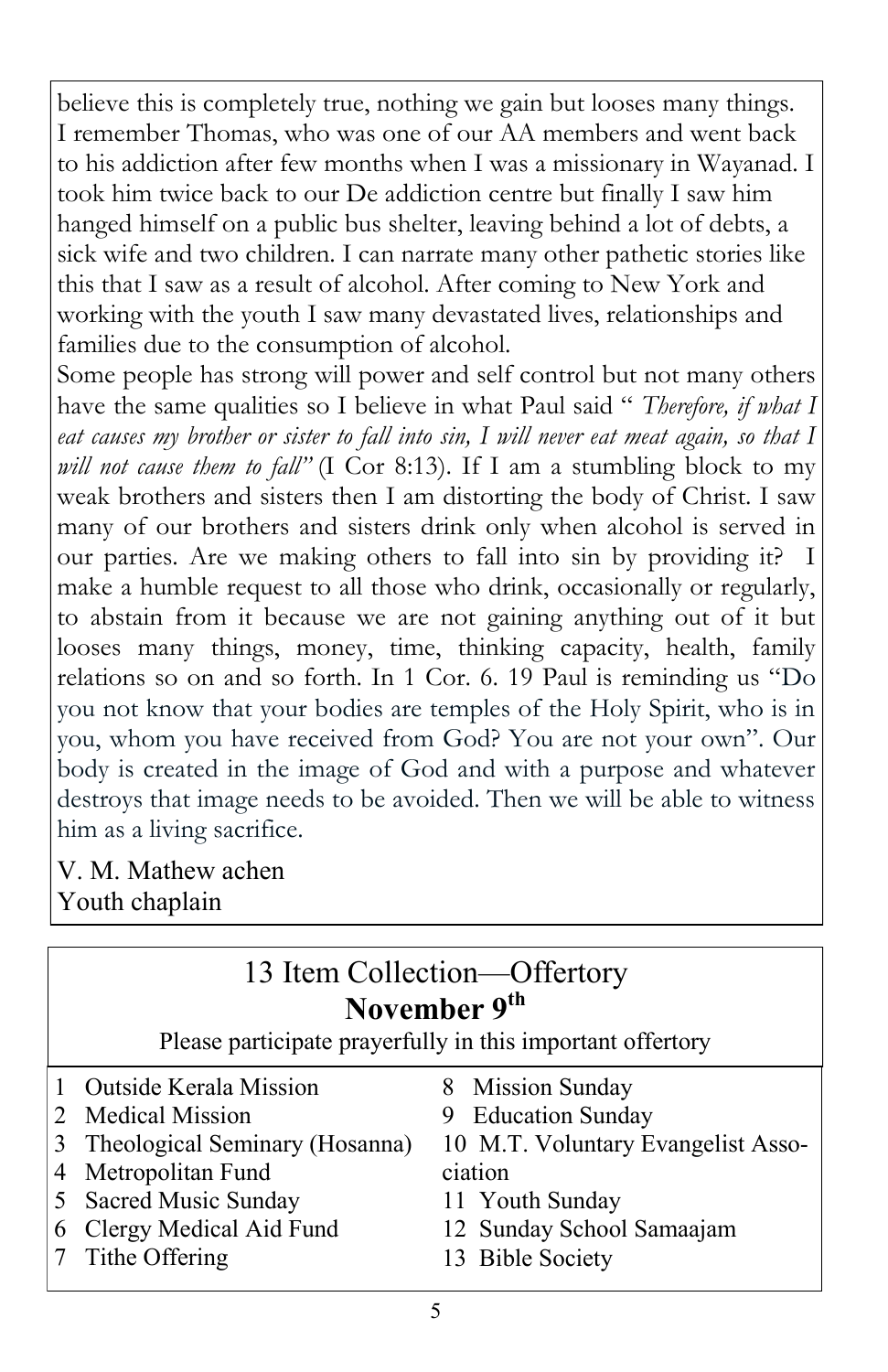

# **Area Prayer Meeting**

| Area                                   | <b>Time</b>                       | Location                                     |
|----------------------------------------|-----------------------------------|----------------------------------------------|
| Manhattan/New<br>Jersey                | Saturday<br>11/1/2014<br>11:30 AM | Mr. Samuel Mathew<br>Monroe, NY              |
| Yonkers South<br>(McLean Ave)          | Sunday<br>11/2/2014<br>6:30 PM    | Mr. Thomas P. John<br>Yonkers, NY            |
| <b>Upper Westches-</b><br>ter/CT       | Saturday<br>11/8/2014<br>6:30 PM  | Mr. Mathew Abraham<br>Portchester, NY        |
| Queens/Long<br>Island                  | Sunday<br>11/9/2014<br>$6:30$ PM  | Mr. Thomas Oommen<br>East Meadow, NY         |
| <b>Yonkers East</b><br>(Central Ave)   | Saturday<br>11/15/2014<br>6:30 PM | Mr. P. C. George<br>Yonkers, NY              |
| Rockland                               | Sunday<br>11/16/2014<br>6:30 PM   | Mr. Varghese E. Oommen<br>Valley Cottage, NY |
| Yonkers West<br>(Church-<br>Riverdale) | Saturday<br>11/22/2014<br>6:30 PM | Mr. Mathew Varghese<br>Yonkers, NY           |
| Yonkers North<br>(Broadway)            | Sunday<br>11/23/2014<br>6:30 PM   | Mr. Aju Puthenveedu Daniel<br>Yonkers, NY    |

#### **Edavaka Mission**

| Event             | <b>Time</b>            | Location                           |
|-------------------|------------------------|------------------------------------|
| Wednesday         | 11/5/2014              | Mr. Abraham Koshy                  |
| Prayer            | 7:00 PM                | Pelham, NY                         |
| Wednesday         | 11/12/2014             |                                    |
| Prayer            | 7:00 PM                | Parsonage Basement                 |
| Wednesday         | 11/19/2014             |                                    |
| Prayer            | 7:00 PM                | Parsonage Basement                 |
| Fasting<br>Prayer | 11/22/2014<br>10:00 AM | Mr. Thomas Varghese<br>Yonkers, NY |
| Wednesday         | 11/26/2014             |                                    |
| Prayer            | 7:00 PM                | Parsonage Basement                 |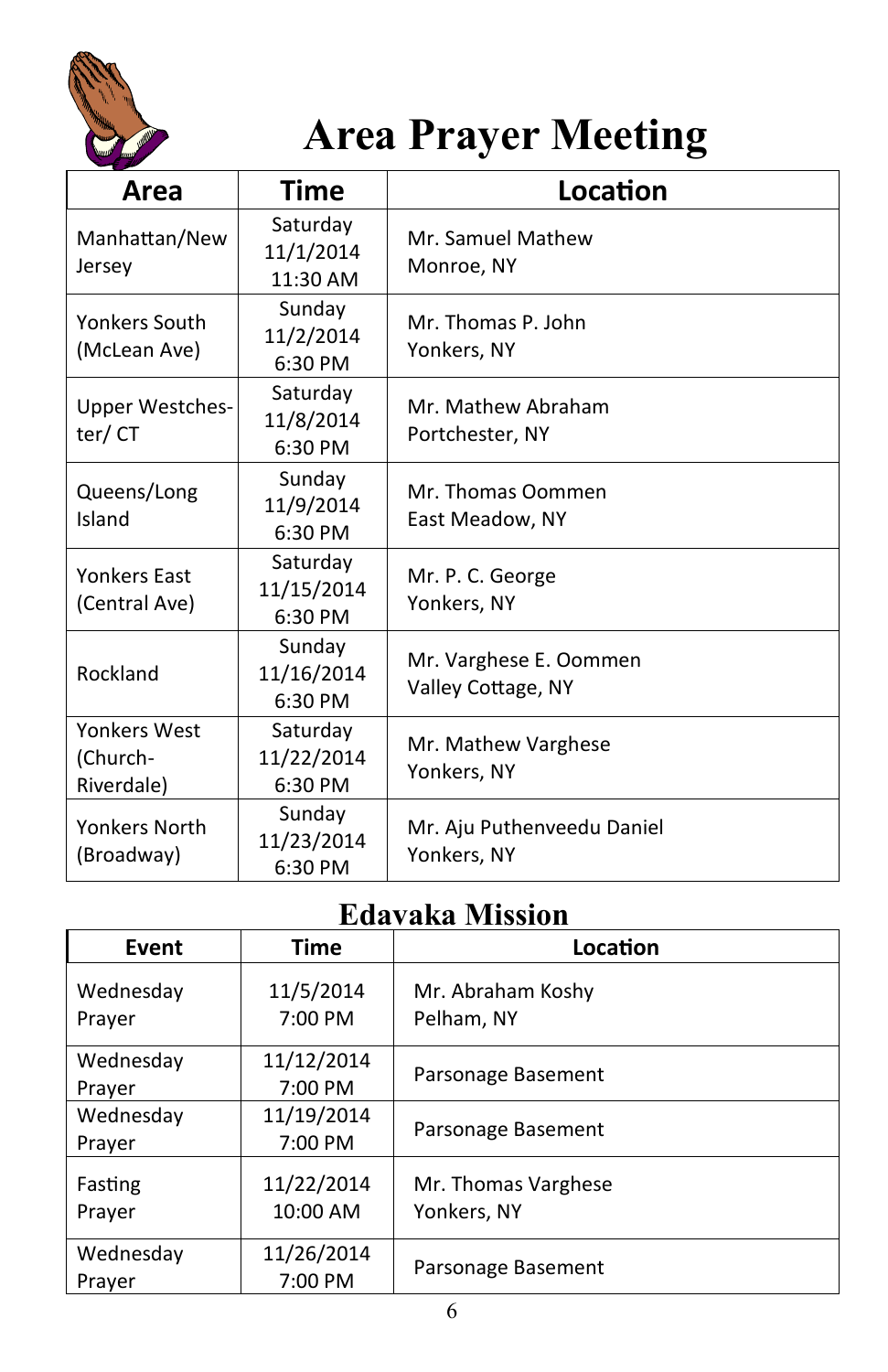#### **Youth Fellowship**



Praise & Worship service 3rd & 4th Sundays 5:00 PM at Church

#### **Thanks Giving Service**

Thursday November 27th 10 AM One Day Pay - offertory The Thanksgiving Offertory is one of the main revenue sources the parish looks for, to meet all of the end of year expenses. Your prayerful participation

is requested

| Sevika Sangham |             |                                   |  |  |
|----------------|-------------|-----------------------------------|--|--|
| Event          | Date & Time | Location                          |  |  |
| <b>Bible</b>   | 11/2/2014   | At church                         |  |  |
| Study          |             | After service                     |  |  |
| Friday         | 11/7/2014   | Mrs. Annamma Thomas               |  |  |
| Prayer         | 10:00 AM    | Yonkers, NY                       |  |  |
| Friday         | 11/14/2014  | Mrs. Saramma Jolly                |  |  |
| Prayer         | 10:00 AM    | Yonkers, NY                       |  |  |
| Friday         | 11/21/2014  | Mrs. Thankamma John               |  |  |
| Prayer         | 10:00 AM    | Yonkers, NY                       |  |  |
| House          | 11/28/2014  | Please contact SS office bearers. |  |  |
| Visit          | 10:00 AM    |                                   |  |  |

Sevika Sanghom annual dues are being collected for funds such as: Deppi Pirivu, Marriage Aids , Medical Aids, Educational Aids, Skip a meal and so on. To give the donations please contact Mrs. Susan John The Sevika Sanghom Treasurer.

#### **CHOIR FESTIVAL**

Nov 1st 5:30 PM Choirs from neighboring churches & SABU LUIS At St. Thomas Mar Thoma Church, NY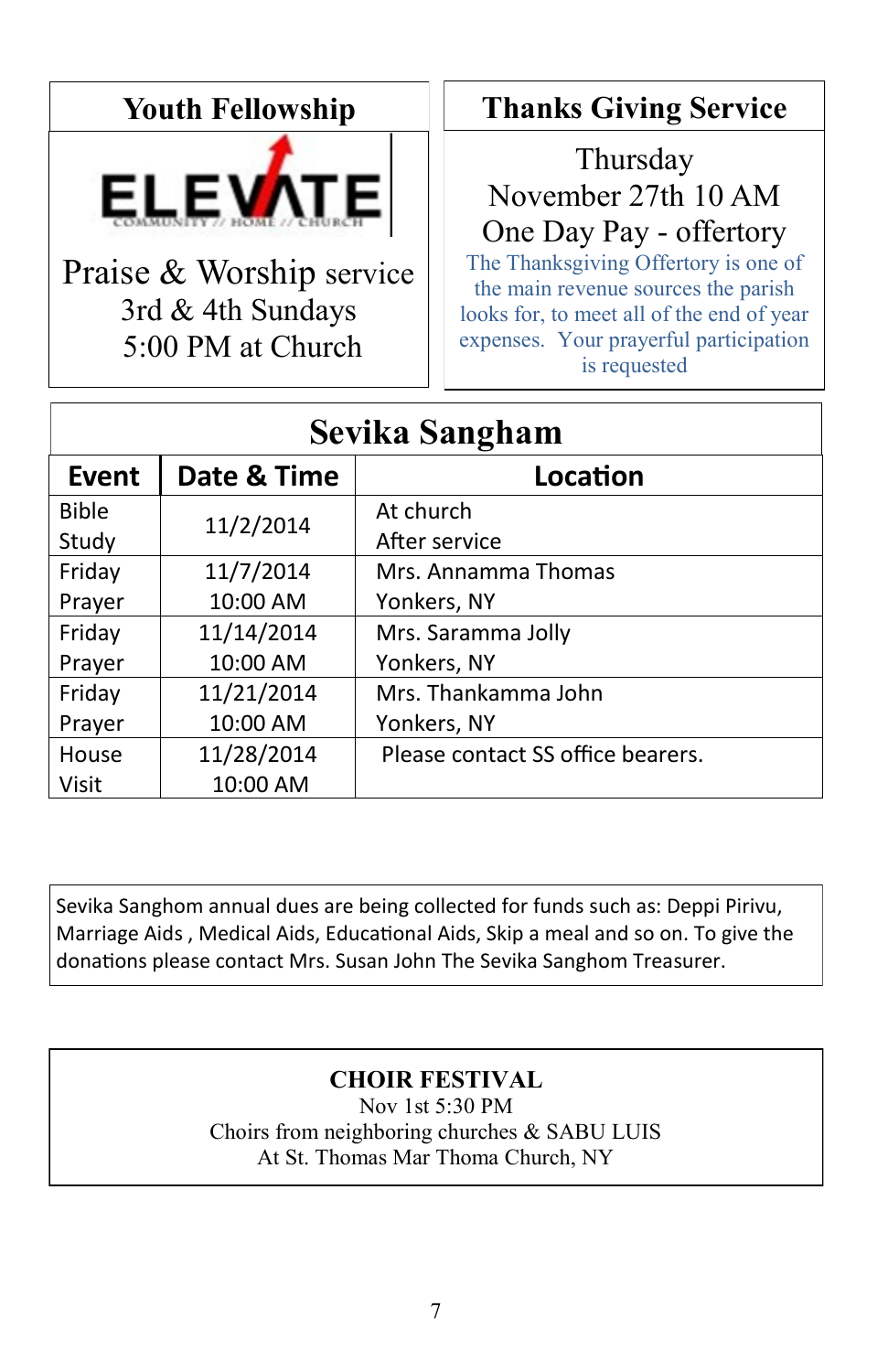# **EXECUTIVE COMMITTEE - 2014**

**Position Full Name Home Phone** 

#### **OFFICE BEARERS**

| Vicar/President        | Rev. K. K. Samuel       | $(914)$ 376-6530   |
|------------------------|-------------------------|--------------------|
| Vice President         | Mr. Ullas P. Thannickal | $(845)$ 638-8075   |
| Secretary              | Mr. John Abraham        | $(845) 634 - 9319$ |
| Treasurer              | Mr. Thomas Varghese     | $(914)$ 968-3531   |
| Accountant             | Mr. Sunil M. Varughese  | $(845)$ 268-3647   |
| Lay Leader - Malayalam | Mr. K. G. Varghese      | $(914)$ 202-7093   |
| Lay Leader - English   | Mr. John C. Thomas      | $(914)$ 457-8197   |
|                        |                         |                    |

#### **AREA PRAYER GROUP REPRESENTATIVES**

| Manhattan/NJ                                          | Mr. Samuel Ninan        | $(201) 692 - 0649$ |
|-------------------------------------------------------|-------------------------|--------------------|
| Queens/LI                                             | Mr. Varghese C. Baby    | $(516) 781 - 7513$ |
| Rockland (Spring Valley)                              | Mr. M. C. Chacko        | $(845)$ 356-1848   |
| Rockland (Outside Spring Valley) Mr. George M. Varkey |                         | $(845)$ 268-0812   |
| Upper Westchester/CT                                  | Mrs. Aleyamma E. Chacko | $(914)$ 934-8680   |
| Upper Westchester/CT                                  | Mr. Daniel P.K. Vaidyan | $(914) 761 - 9872$ |
| <b>Yonkers East</b>                                   | Mr. Jacob Vaidian       | $(914)$ 337-2470   |
| Yonkers North                                         | Mr. Cheriyan Varughese  | $(914)$ 965-0969   |
| Yonkers South/Bronx                                   | Mr. Thomas P. John      | $(914)$ 965-3979   |
| <b>Yonkers West</b>                                   | Mr. Yohannan Yohannan   | $(914)$ 476-0217   |

#### **MANDALAM & DIOCESAN REPRESENTATIVES**

| Sabha Mandalam                                | Mrs. Sosamma Joseph | $(914)$ 237-6594 |
|-----------------------------------------------|---------------------|------------------|
| Diocesan Representatives Mr. Samuel K. Samuel |                     | $(914)$ 693-8490 |
|                                               | Mr. Samuel Ninan    | $(201)$ 692-0649 |

#### **ORGANIZATIONAL REPRESENTATIVES**

| Choir                                           | Mr. George K. Chacko   | $(845)$ 918-1049   |
|-------------------------------------------------|------------------------|--------------------|
| Edavaka Mission                                 | Mr. Varghese A. Thomas | $(914)$ 969-0206   |
| Sevika Sangham                                  | Mrs. Marykutty Thomas  | $(845)$ 517-2207   |
| Sunday School                                   | Mr. T. P. Jacob        | $(516)$ 365-3750   |
| Youth Fellowship                                | Mr. Jeff Joseph        | $(914)$ 237-6594   |
| Young Family Fellowship Mr. Ullas P. Thannickal |                        | $(845) 638 - 8075$ |
| Yuvajana Sakhyam                                | Mr. Biju P. Varughese  | $(845)$ 268-0887   |

#### **AUDITORS**

| Mr. Thankachen Geevarghese | $(914)$ 939-0282 |
|----------------------------|------------------|
| Mr. Y. Varghese            | $(914)$ 964-5443 |